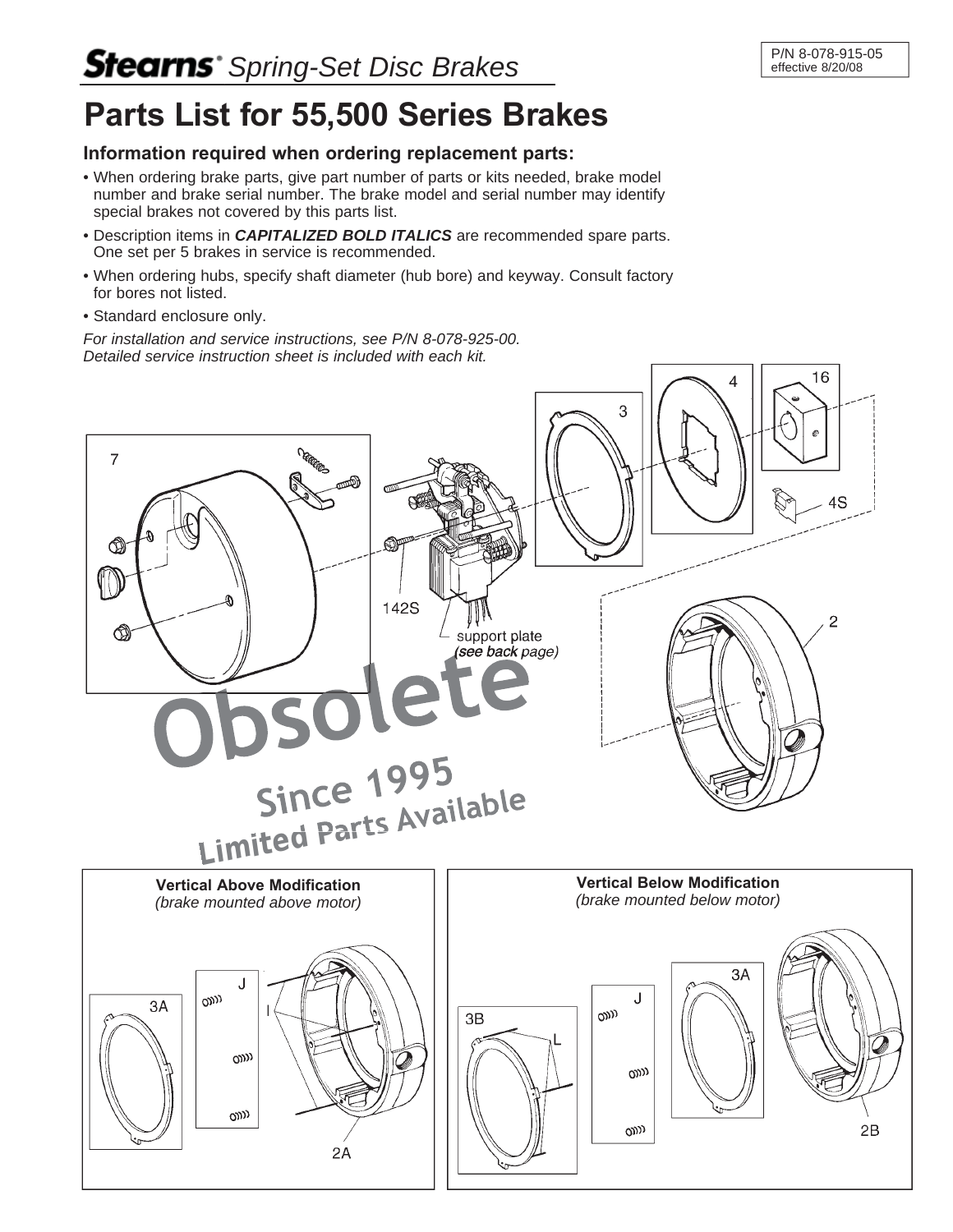|                                             |                                                                                                                                                                                          | Torque (lb-ft)                                                                               | 1.5 & 8.3                                                             |                                                                                                                                 | 6                                                          |                                                        | 9 & 10                                                  |                                      | 15                                                        |                                 |
|---------------------------------------------|------------------------------------------------------------------------------------------------------------------------------------------------------------------------------------------|----------------------------------------------------------------------------------------------|-----------------------------------------------------------------------|---------------------------------------------------------------------------------------------------------------------------------|------------------------------------------------------------|--------------------------------------------------------|---------------------------------------------------------|--------------------------------------|-----------------------------------------------------------|---------------------------------|
|                                             |                                                                                                                                                                                          | <b>Current</b>                                                                               | AC                                                                    | <b>DC</b>                                                                                                                       | AC <sub></sub>                                             | DC.                                                    | AC                                                      | DC                                   | AC                                                        | DC.                             |
| <b>TABLE 1</b>                              | Components of Standard AC or DC Brakes                                                                                                                                                   | <b>Brake</b><br>Model<br>Number $\rightarrow$                                                | <u>ခုခု</u><br>$\div$ $\div$<br>$\frac{5}{9}$<br>က် ကို<br><b>999</b> | 5-00<br>$\overline{0}$<br><b>IO</b><br>0<br>$\overline{\phantom{0}}$<br>ιō<br>ဖာ<br>LÒ<br><u>M</u><br><b>LO</b><br>ഹ<br>ę<br>ခု | <b>OO-</b><br>$\overline{\phantom{0}}$<br>52<br>LÒ,<br>-05 | <u>ခု</u><br>ιó<br>$\overline{52}$<br>LÒ<br>$\ddot{5}$ | ခု ခု<br>$\ddot{\bullet}$<br>53<br>က် ကိ<br>က် ကိ<br>Ğġ | <b>OO</b><br>ທ<br>53<br>ທ<br>LÕ<br>0 | ခို<br>$\overline{\phantom{0}}$<br>4<br>ιò<br>ഹ<br>ഹ<br>ę | <u>ခု</u><br>$-545$<br>$-055 -$ |
| <b>Item</b>                                 | <b>Description</b>                                                                                                                                                                       | <b>Part Number 1</b>                                                                         | $\div$ $\div$                                                         | $\overline{\phantom{a}}$                                                                                                        | $\overline{\phantom{0}}$                                   |                                                        | $\overline{\phantom{a}}$                                |                                      |                                                           | ↽                               |
| $\overline{7}$<br>3<br>$\overline{4}$<br>4S | Housing and release knob kit<br><b>STATIONARY DISC KIT</b><br><b>FRICTION DISC KIT</b><br>Stabilizing spring                                                                             | 5-66-8756-00<br>5-66-8351-00<br>5-66-8452-00<br>8-161-501-00                                 | 2                                                                     | 2                                                                                                                               | 2                                                          | 2                                                      | 1<br>$\overline{2}$<br>$\mathcal{P}$                    | $\overline{2}$<br>$\overline{2}$     | 2                                                         | 2<br>$\overline{2}$             |
| 16<br>2                                     | Hub and set screw assembly $-5/8$ " bore<br>Hub and set screw assembly $-7/8$ " bore<br>Hub and set screw assembly $-5/8$ " bore<br>Hub and set screw assembly $-7/8$ " bore<br>Endplate | 5-16-5101-00-01B<br>5-16-5101-00-01D<br>5-16-5103-00-01B<br>5-16-5103-00-01D<br>5-02-5003-00 | <b>Obsolete</b>                                                       |                                                                                                                                 |                                                            |                                                        |                                                         |                                      |                                                           |                                 |

|                                    |                                                                                                                                                                                               | Torque (lb-ft)                                                                  | 9 & 10                                             |                               | 15                       |                   |  |  |  |  |
|------------------------------------|-----------------------------------------------------------------------------------------------------------------------------------------------------------------------------------------------|---------------------------------------------------------------------------------|----------------------------------------------------|-------------------------------|--------------------------|-------------------|--|--|--|--|
|                                    |                                                                                                                                                                                               | <b>Current</b>                                                                  | <b>AC</b>                                          | <b>DC</b>                     | <b>AC</b>                | <b>DC</b>         |  |  |  |  |
| <b>TABLE 2</b>                     | Components for Vertical Modifications (no modifications<br>required for 1.5 through 6 lb-ft brakes)                                                                                           | <b>Brake</b><br><b>Model</b><br>Number $\rightarrow$                            | ဓိုင်္<br>ہ ف<br><b>333</b><br>ຜ່ ຜ່<br><b>999</b> | $-055 - 535 - 00$             | $-055 - 541 - 00$        | $-055 - 545 - 00$ |  |  |  |  |
| <b>Item</b>                        | <b>Description</b>                                                                                                                                                                            | Part Number 1                                                                   | $\overline{\phantom{a}}$                           | $\overline{\phantom{0}}$      | $\overline{\phantom{0}}$ |                   |  |  |  |  |
| <b>Vertical Above Modification</b> |                                                                                                                                                                                               |                                                                                 |                                                    |                               |                          |                   |  |  |  |  |
| 2A<br>3A<br>J                      | Endplate assembly (with pins)<br><b>STATIONARY DISC KIT - VERTICAL MOUNTING</b><br>Vertical above mounting pin<br>Vertical mounting spring kit - blue<br>Vertical mounting spring kit - white | <b>OBSOLETE</b><br>5-66-8352-00<br>9-32-4060-00<br>5-66-3151-00<br>5-66-3152-00 | $\overline{2}$<br>3<br>1                           | $\overline{2}$<br>3<br>1<br>1 | $\overline{2}$<br>3<br>4 | 2<br>3            |  |  |  |  |
| <b>Vertical Below Modification</b> |                                                                                                                                                                                               |                                                                                 |                                                    |                               |                          |                   |  |  |  |  |
| 3B                                 | <b>PRESSURE PLATE KIT - VERTICAL MOUNTING</b><br>(WITHOUT PINS)                                                                                                                               | 5-66-8553-00                                                                    | 1                                                  |                               |                          |                   |  |  |  |  |
| L<br>H<br>J<br>2B                  | Vertical mounting pins<br>Stationary disc kit - vertical mounting<br>Vertical mounting spring kit - blue<br>Endplate assembly                                                                 | 9-32-4070-00<br>5-66-8352-00<br>5-66-3151-00<br><b>OBSOLETE</b>                 | 3<br>$\overline{1}$<br>1                           | 3<br>$\mathbf{1}$<br>1        | 3<br>1<br>1              | 3                 |  |  |  |  |

See 56,000 series brake for complete replacement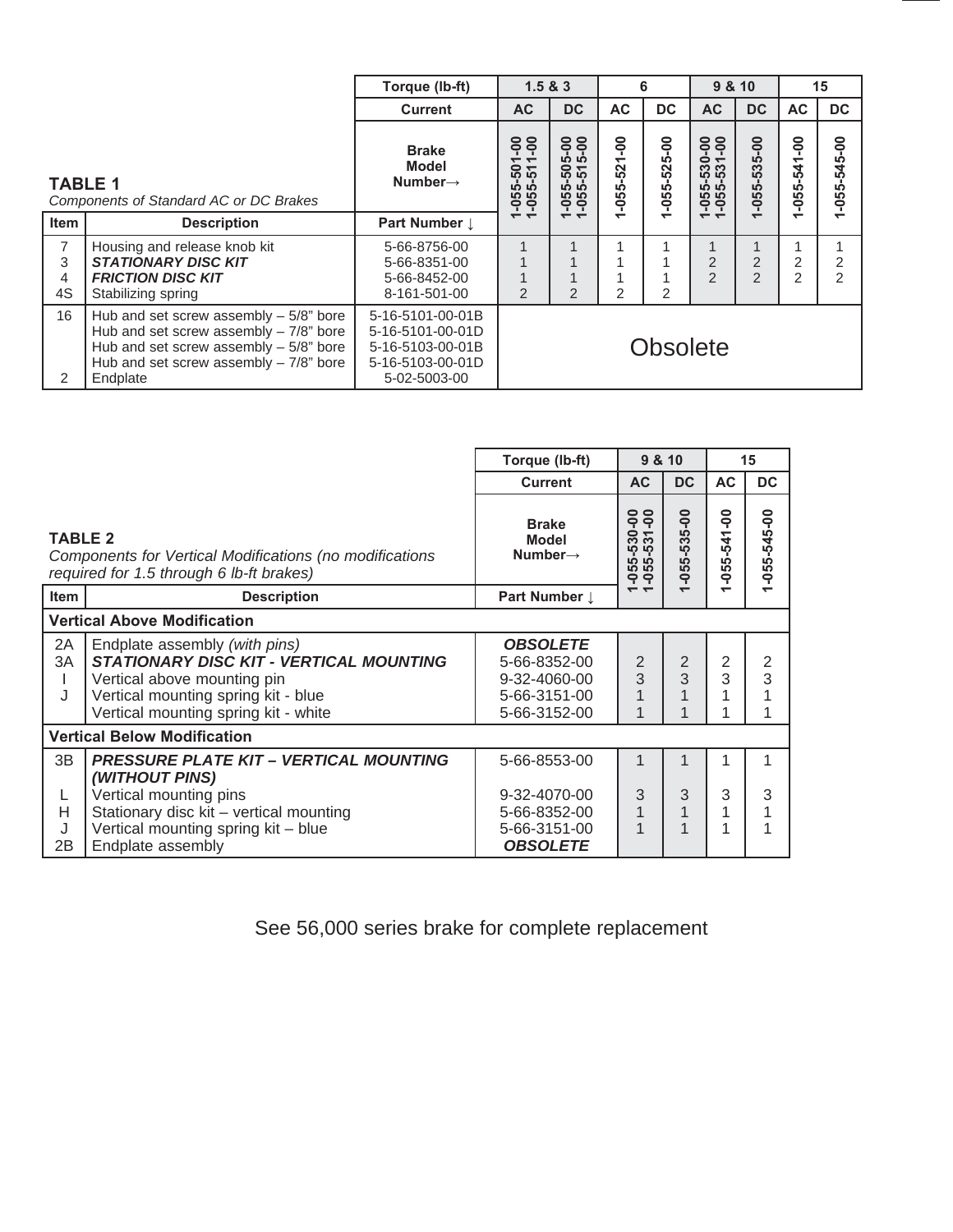

Solenoid and Coil Assembly